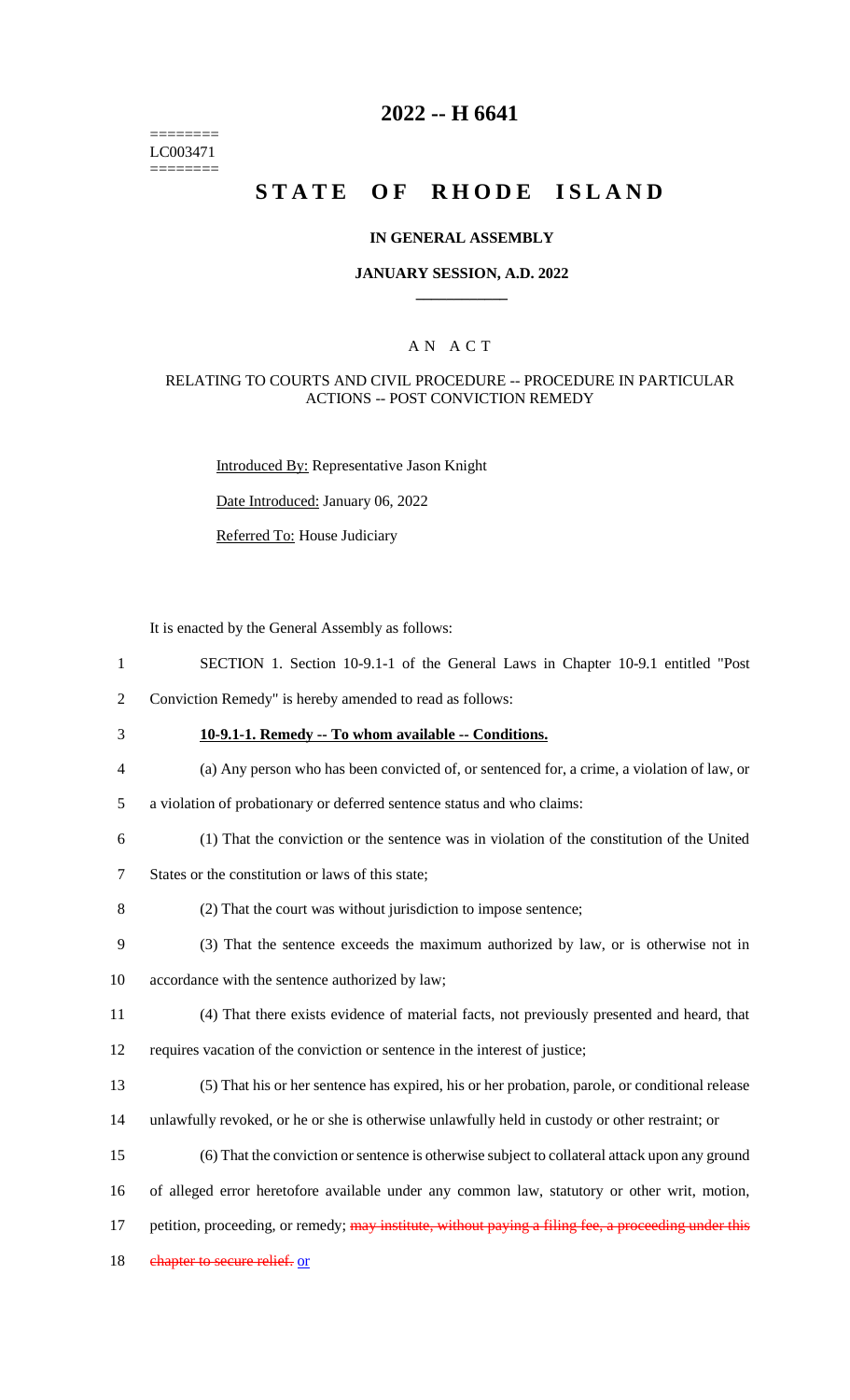- (7) That the conviction was based, in whole or in part, on scientific evidence that has been
- 2 found or otherwise determined to be discredited by the scientific community; may institute, without
- paying a filing fee, a proceeding under this chapter to secure relief.

 (b) This remedy is not a substitute for nor does it affect any remedy incident to the proceedings in the trial court, or of direct review of the sentence or conviction. Except as otherwise provided in this chapter, it comprehends and takes the place of all other common law, statutory, or other remedies heretofore available for challenging the validity of the conviction or sentence. It shall be used exclusively in place of them.

SECTION 2. This act shall take effect upon passage.

LC003471 ========

========